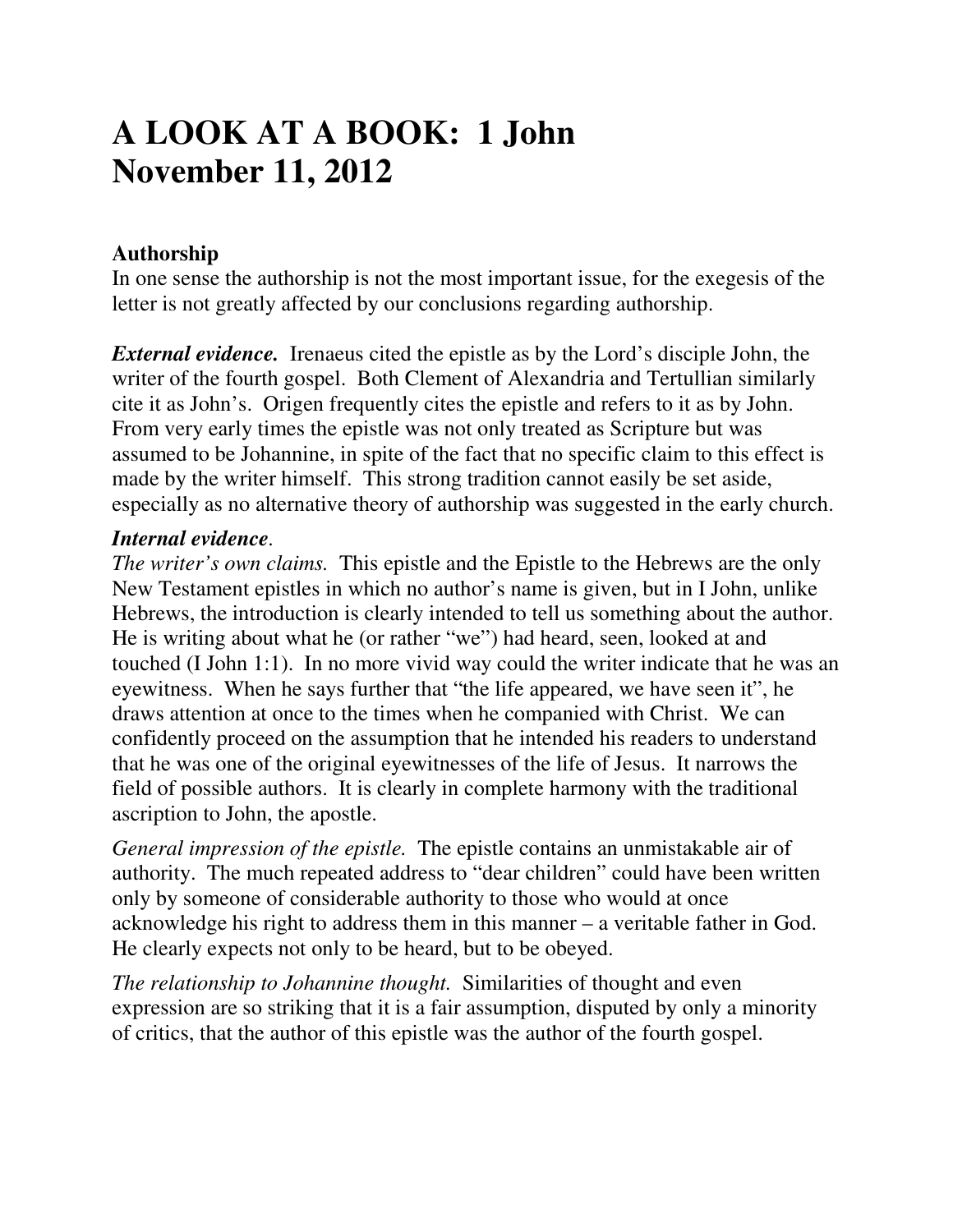## **Occasion and Background**

The main feature in the form of heresy being contested was, therefore, a denial of the incarnation. This was true of all Gnostics (using the term in its broadest sense of those who sought salvation by illumination). The idea of an incarnate deity was unintelligible and, therefore, rejected. The dangerous character of this heresy is at once apparent, for it was an attempt to preserve Christ's deity at the expense of his humanity, and all in the interests of a higher intellectualism. One of the movements which may lie behind this epistle was that of Cerinthus. Whatever truth there may be in Polycarp's story of the apostle John's encounter with Cerinthus at the baths of Ephesus, from which the apostle is said to have fled when Cerinthus entered lest judgment should fall upon him, it is not improbable that Cerinthus was spreading his doctrines when John resided in Ephesus. According to 4:1, it would appear that the false prophets had belonged to the Christian community, but had now gone out into the world. In this case the probability is that they are still harassing the believers from an outside position, possibly by appealing to the intellectual attractions of their system.

## **Purpose**

It was a critical period for the church, and the apostle recognizes this. He will write a letter, somewhat in the form of a tract, to warn and instruct the believers in his own district about the seriousness of the peril. But his approach is to be wholly positive. He will present a wholesome picture of true Christian life, and only incidentally denounce the error. He believes that truth is the best answer to false teaching.

## **Form and Destination**

This epistle does not conform to the general characteristics of contemporary letters. It has no introductory material, no author's greeting, no thanksgiving and no concluding salutations. It mentions no one's name throughout. It reads more like a homily than an epistle. The addressees are many times called "children" and many times addressed as "dear," which indicates a personal relationship. The most satisfactory explanation is that I John was written to a group of people, possibly in more than one Asiatic community, with whom the author was personally acquainted and who were threatened with the same infiltration of false teaching.

## **Relation to the Fourth Gospel**

Similarities occur in the same use in both of such abstract ideas as "light," "life," and "love," the same occurrence of "eternal life" as the believer's possession, and the same description of Christ as Logos. Some parallels are found in the following comparisons: